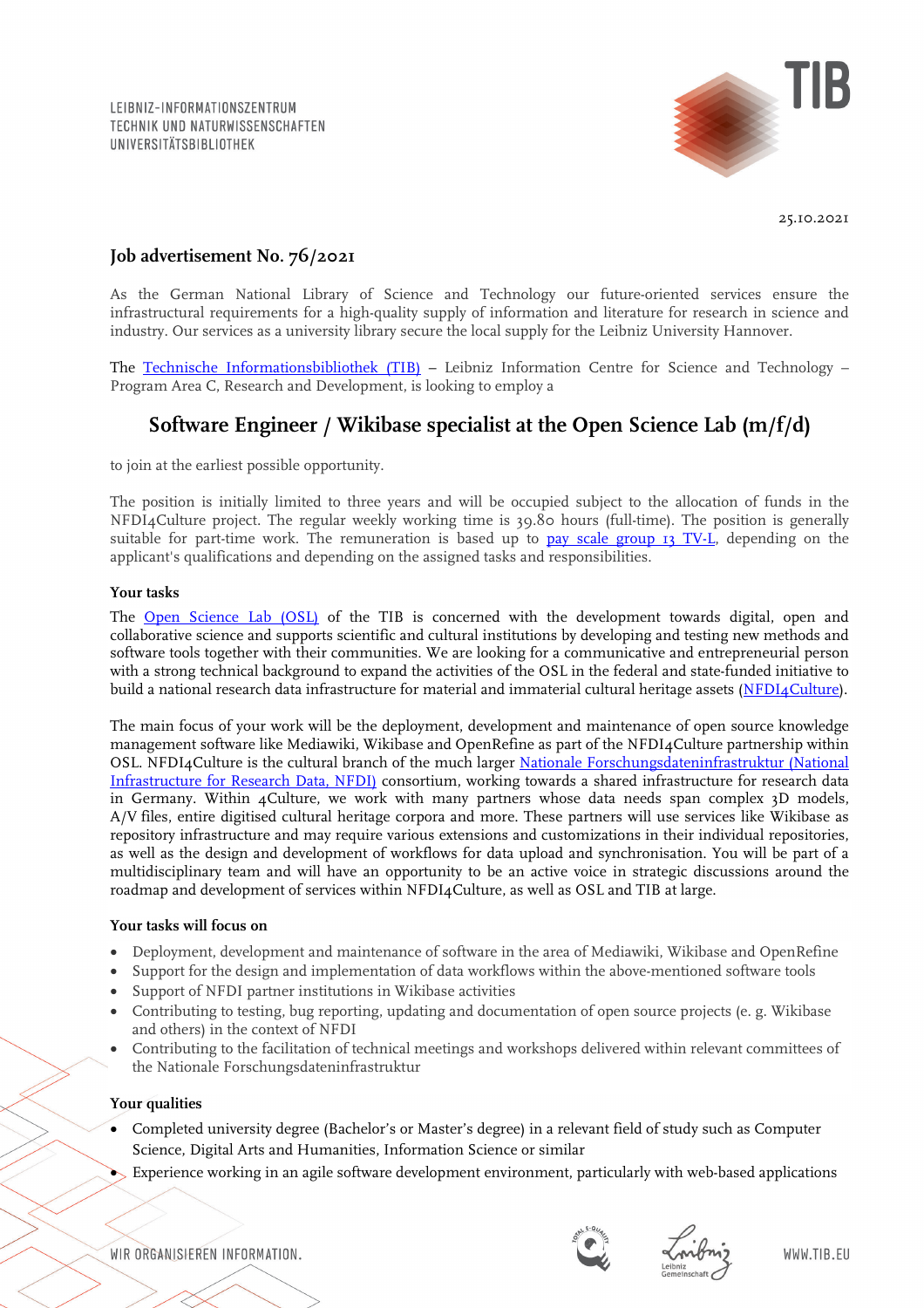LEIBNIZ-INFORMATIONSZENTRUM TECHNIK UND NATURWISSENSCHAFTEN **UNIVERSITÄTSBIBLIOTHEK** 



- Experience with Wikimedia software environments and related open source projects
- Fluency in one or more of the following programming languages: Java, Python, JavaScript, PHP
- good Knowledge of Linked Data technologies (SPARQL, RDF)
- good Knowledge of version management based on Git
- High degree of self-organisation and independent working skills
- Very good written and spoken English skills
- Very good communication skills
- Ability to work in a team
- Good project management skills
- Willingness to learn new technologies and languages

#### **Desired additions to your profile**

- Experience with Kubernetes cluster orchestration
- Experience with Docker containerization
- Professional experience in DevOps and/or systems administration
- Interest in working in a research and library environment

### **What we offer**

In [TIB's Research and Development Department](https://www.tib.eu/en/research-development/) you have the opportunity to further your professional development in a dynamic and excellent research environment. We provide an intellectually inspiring environment with an entrepreneurial mindset embedded in a [leading technical university](https://www.tu9.de/en/) and one of the largest technical information centres being part of the [Leibniz Association.](https://www.leibniz-gemeinschaft.de/en/)

The research department at the TIB is relatively young and offers many opportunities. It is our vision to rethink the representation and provision of data and information and to organize them in an Open Research Knowledge Graph [\(ORKG\)](https://projects.tib.eu/orkg/) in the future. There is a close cooperation with the [L3S Research Centre](https://www.l3s.de/en) at Leibniz University Hannover, one of the world's leading research institutes in the field of Web & Data Science, within the Leibniz [Joint Lab](https://www.tib.eu/en/research-development/joint-lab) Data Science & Open Knowledge.

With the Open Science Lab, TIB supports the digital opening of science by helping communities to adopt new methods and tools in their practice. Research and development activities in the OSL are closely interlinked with the training of young scientists in the Information Management degree programme at [Faculty III -](https://f3.hs-hannover.de/) Media, [Information and Design](https://f3.hs-hannover.de/) at Hannover University of Applied Sciences and Arts.

Last but not least, we attach great importance to an open and creative working atmosphere in which it is fun to work.

#### **Furthermore, we offer**

- Funding for necessary equipment, conference and research visit travel
- Work in the context of a national open source project
- A portfolio of technology components to build on, including [ORKG,](https://projects.tib.eu/orkg/) [OpenResearch.org,](https://www.openresearch.org/wiki/Main_Page) [TIB AV-Portal,](https://av.tib.eu/) [DBpedia.org](https://wiki.dbpedia.org/) and other
- A modern workplace in a central location of Hanover with a collegial, attractive and versatile working environment
- Flexible working hours (flexitime) as well as [offers for reconciling work and family life](https://www.tib.eu/en/tib/careers-and-apprenticeships/equal-opportunities/) such as mobile work and remote work options
- An employer with a wide range of internal and external further education and training measures, workplace health promotion and a supplementary pension scheme for the public sector [\(VBL\)](https://www.vbl.de/de?t=/VBL/english&i=1113979957474&l=0&e=UTF-8&ParentID=1228245487465)

WIR ORGANISIEREN INFORMATION.